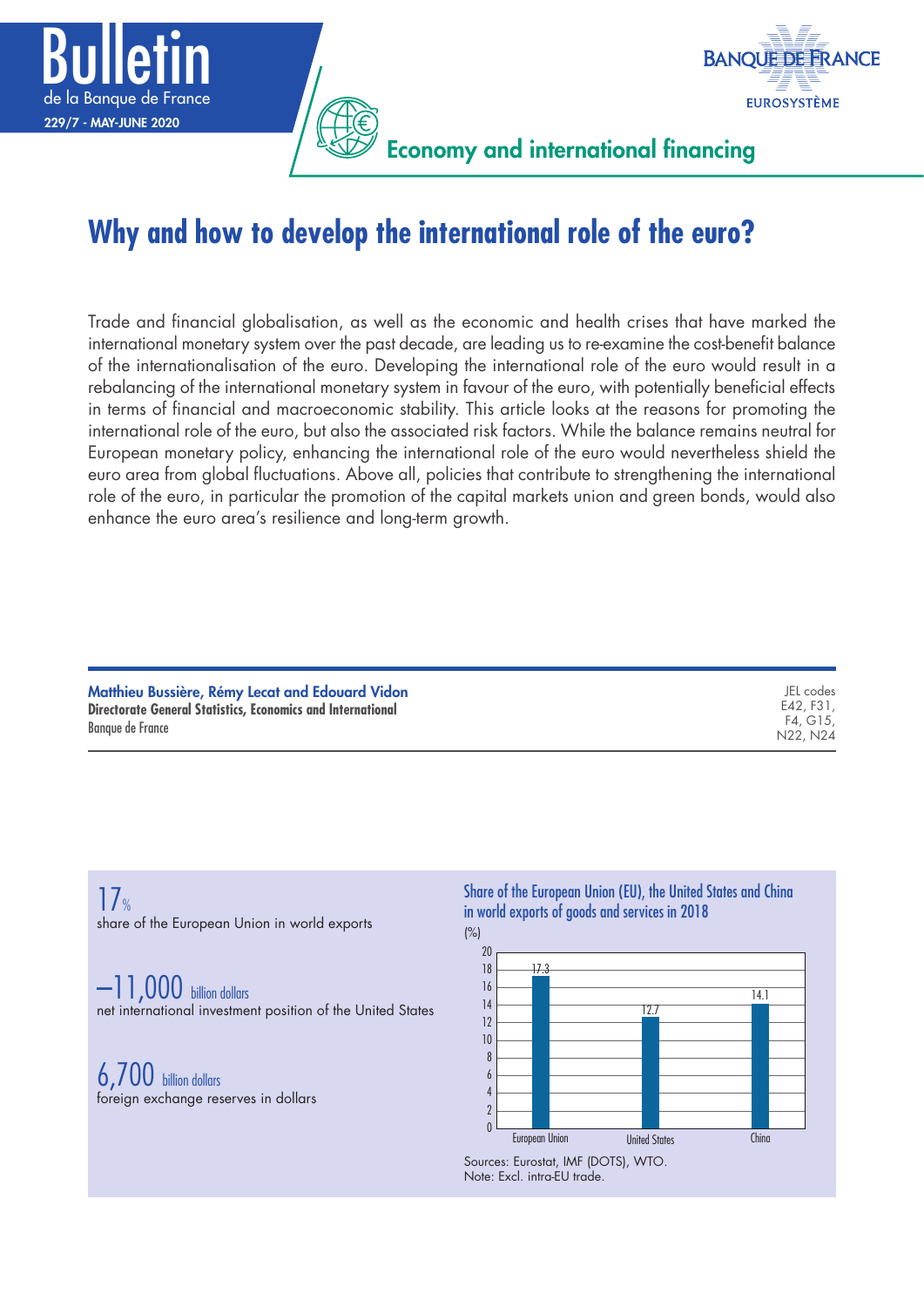



**BANQUE DE FRANCE EUROSYSTÈME** 

The policy of neutrality endorsed in the early days<br>of the euro implied that the European Central<br>Bank (ECB) would neither hinder nor encourage<br>the international role of the euro.<sup>1</sup> It was adopted he policy of neutrality endorsed in the early days of the euro implied that the European Central Bank (ECB) would neither hinder nor encourage following an assessment of the costs and benefits of the internationalisation of the euro. Since that first assessment, the geopolitical and institutional context, with in particular the decline in multilateralism, and the economic context, with globalisation, have changed, altering the cost-benefit balance of the internationalisation of the euro.

First of all, globalisation has taken the form of a rise not only in trade in goods and services, but also in capital flows. Commercially and financially open economies such as those of the euro area have greater incentives to protect themselves against import price fluctuations and to ensure stable external financing. Assuming that the current health crisis does not change previous views, which nobody can say at this point, growing trade openness also makes the euro area economy increasingly sensitive to developments in the rest of the world.

Globalisation has also resulted in a concentration of channels of exchange, as illustrated by the role of the small number of major bank card networks in retail payments or of SWIFT in interbank settlement messaging. This enhances the capacity of the country at the heart of the international monetary system to control trade and financial flows. More recently, the digital giants have multiplied initiatives to promote the use of means of payment sometimes referred to as "stablecoins", but in fact closer to crypto assets, based on the global networking effect of their digital platforms.

It is therefore legitimate today to address the issue of the position of the euro in the international monetary system (IMS). This article thus looks at the advantages of developing the international role of the euro and the policies that would contribute to this development.

# **1 Why strengthen the international role of the euro?**

# Strengthening the international role of the euro will mitigate the undesirable effects of the dominance of a single currency

Today, businesses, debt issuers and investors use the US dollar as it serves their interests: by concentrating on a single currency, they lower their financing costs and foreign exchange risks. Businesses are able to charge and settle their transactions while limiting foreign exchange costs, either because their revenues and expenses are in dollars or because dollar financing is particularly developed and plays a key role in foreign exchange markets. The dollar enables investors to benefit from deep and liquid financial markets for a wide range of securities. It enables debt issuers to attract investors by relieving them of currency risk, either because their liabilities are also in dollars or because there is a developed dollar hedging market. These powerful network effects give rise to inertia in the choice of currencies.

However, this concentration of transactions and investments in a single currency also has an adverse effect on financial stability, market depth and world trade.

As regards financial stability, the disruptions in the US financial markets have a multiplier effect on the global economy. This risk is all the greater since the inflow of capital into the US financial system may generate asset price bubbles<sup>2</sup> and since foreign investors may have less knowledge of US investments than domestic investors.

In terms of market depth, the supply of safe assets by a single country, consisting mainly of US Treasury securities, is insufficient to meet demand, which weighs on risk-free interest rates. Given the strong demand for safe assets, the United States is thus faced with a new "Triffin dilemma"3: in order to meet this growing demand, caused in particular by the accumulation of reserves

<sup>1</sup> See Genre (V.), Lecat (R.) and Marsilli (C.), "The Euro in the History of the International Monetary System", *Banque de France Bulletin*, No. 229-6, May-June. 2 Bernanke, 2005; Shin, 2012. For a debate on this topic, see Borio and Disyatat (2011).

<sup>3</sup> See the Triffin dilemma in the article "The Euro in the History of the International Monetary System" in this Bulletin.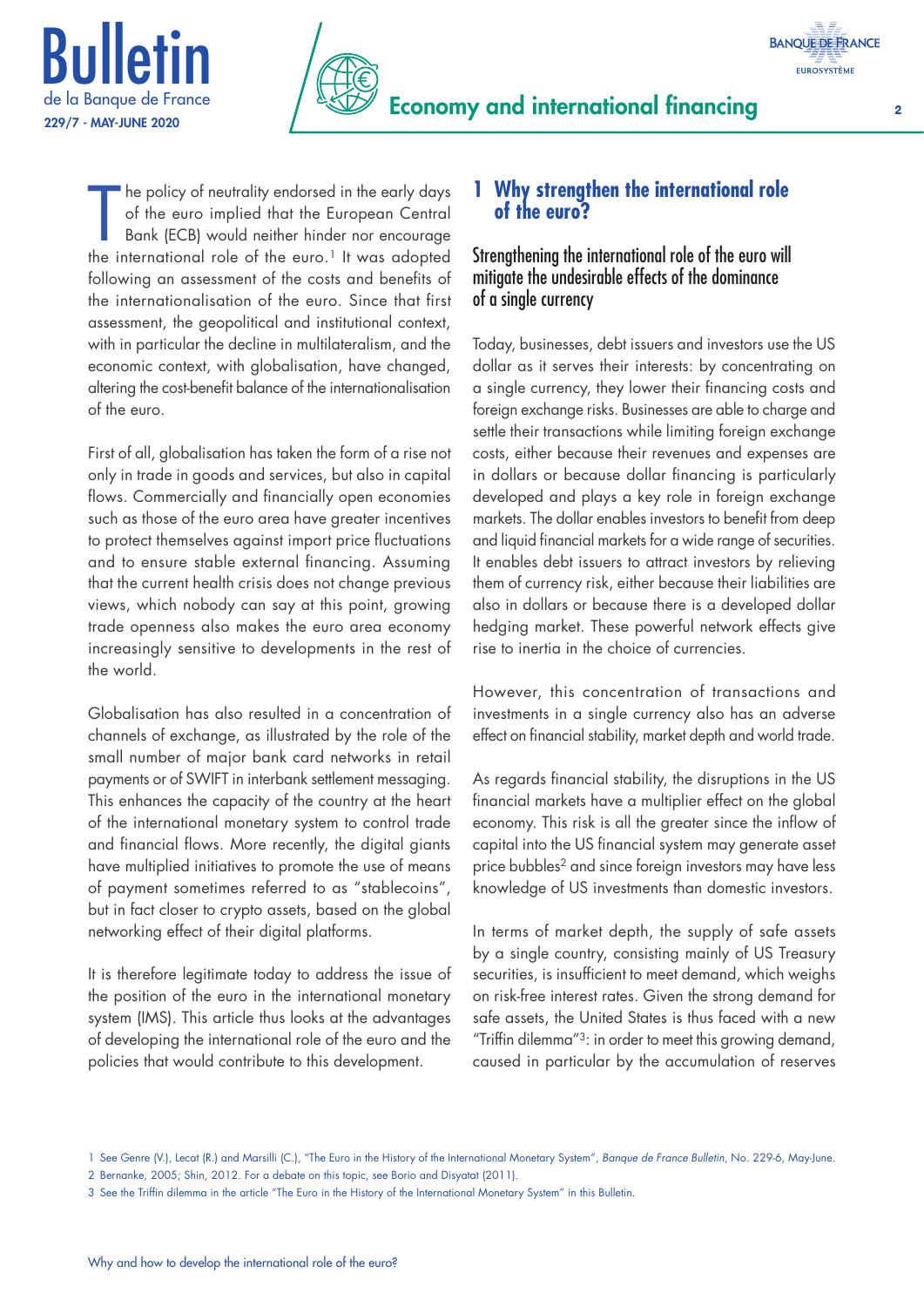



### C1 The new Triffin dilemma: US net international investment position and international foreign exchange reserves

(USD billions)



Source: IMF (balance of payments statistics, COFER database).

by emerging economies, the United States has to issue ever more government securities and thus inflate its government deficit, thereby undermining the sustainability of its debt and external position (see Chart 1). From this point of view, the existence of safe assets issued by a country other than the United States would benefit the functioning of the IMS (Farhi et al., 2011; Eichengreen et al., 2018).

As regards world trade, denominating prices in dollars, even when the transaction does not involve the United States, leads to risks of volatility. Indeed, when the dollar appreciates against all currencies, the price of dollardenominated imports rises and demand falls, which may lead to a slowdown in overall world trade (Gopinath et al., 2020). This is all the more problematic as periods of global crisis and investor fallback onto safe assets lead to a general appreciation of the dollar, which exacerbates the downturn in world trade and accentuates the crisis.

Finally, as regards market risks, the concentration of dollar-denominated issues, given investor preferences, implies that emerging countries are highly vulnerable to fluctuations in a single currency. The appreciation of the dollar raises the cost of servicing the debt denominated in that currency and can lead to default.

In the diplomatic field, the United States has increasingly used the dollar's position in payment systems and in financial markets as an instrument of its foreign policy, as shown by the extra-territoriality of the sanctions against Iran and the compliance rules imposed on multinational companies.

These effects result from the concentration of transactions and investments in a single currency, the dollar. Today, the euro is the only currency that offers the possibility of diversification, combining sufficient depth and openness, both commercial and financial (see Section 2).

# The development of the international role of the euro: an analysis of the costs and benefits for the euro area

The euro was not created as a rival currency to the dollar, but to complete the single European market and avoid the financial turbulence caused by the devaluation of European currencies. However, the question of the development of the euro's international role was raised as soon as the single currency was launched: the temptation to promote this role was countered by the fear of interfering with market mechanisms and the potentially adverse effects of such a development. In particular, the German experience after the end of the Bretton Woods system (which had been accompanied by an appreciation of the deutsche mark) had worried the German authorities. The ECB thus adopted a neutral stance as early as 1999, as expressed by its first President Wim Duisenberg.4

This development gives rise to both benefits and costs for the euro area, the measurement of which is often surrounded by substantial uncertainty. We look at two aspects of the international role of the euro: as an invoicing currency in international trade and as a currency of exchange in international capital flows. An expansion of the international role of the euro as an invoicing currency would introduce more price stability and thus protect citizens and businesses from excessive exchange rate fluctuations. Indeed, imports of goods and services denominated in a foreign currency lead to price fluctuations in euro when the exchange rate of these currencies fluctuates. Raw materials (such as oil)

**BANQUE DE FRANCE EUROSYSTÈME**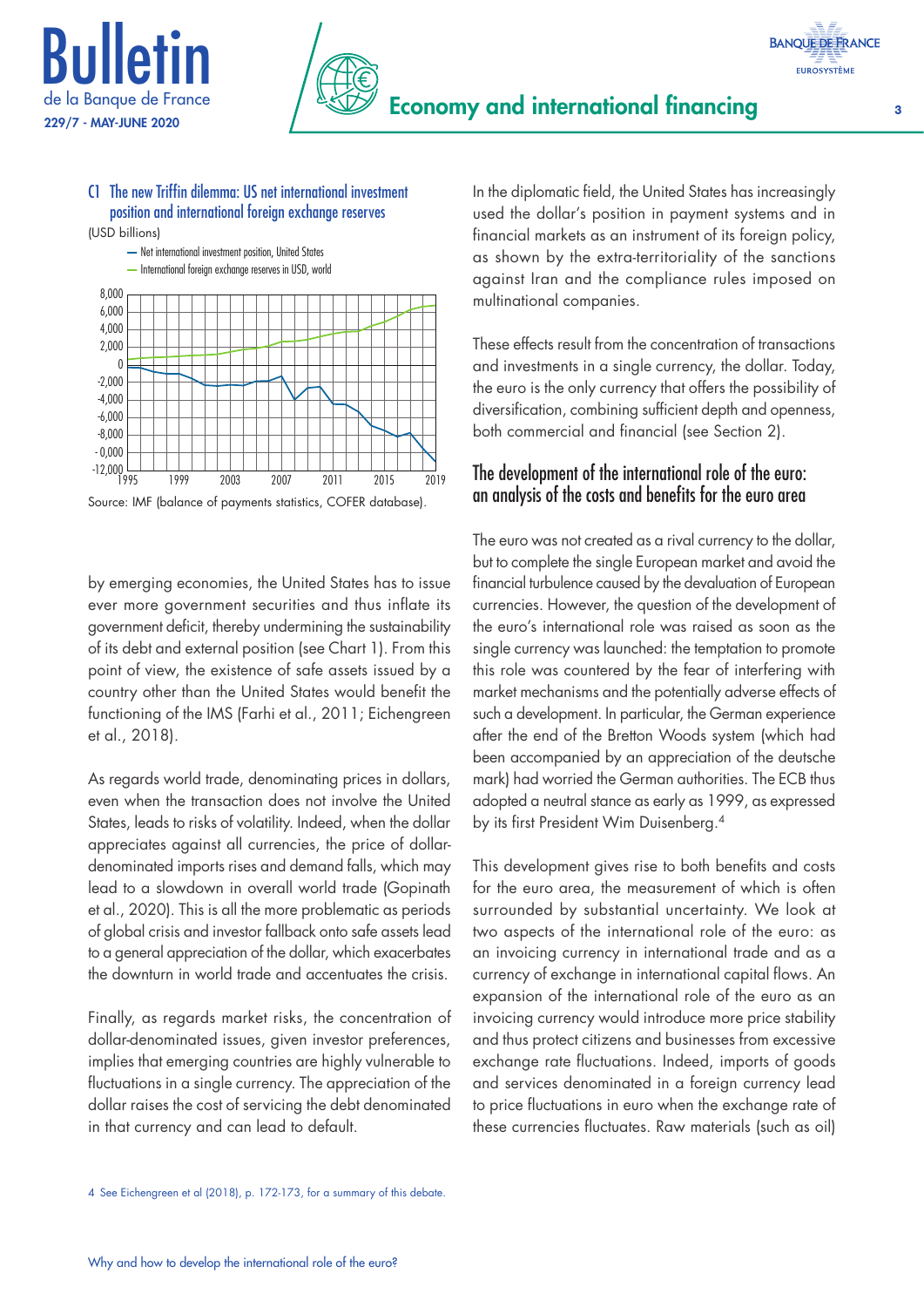



whose prices are set in dollars are a good illustration of this mechanism: as the price of a barrel of oil is fixed at world level in dollars, a depreciation of the euro against the dollar raises the price in euro paid by importers in the same proportion (the pass through of the exchange rate to import prices is complete). For other goods, the pass through is not complete because exporters can lessen exchange rate movements by adjusting their margins; it is nevertheless substantial in the euro area.<sup>5</sup> Finally, the pass through to the HICP is lower due to the fact that most of the goods and services traded in the euro area are produced in euro area countries and also due to distribution costs, but it remains substantial at around 10%.<sup>6</sup> Similarly, on the export side, exchange rate fluctuations have a particularly significant effect when invoicing is carried out in foreign currency. Thus, a good exported and paid for in a currency other than the euro will see its value in euro fall if the euro appreciates, thus reducing the profits of exporting firms.

As regards international trade, extending the international role of the euro as an invoicing currency would clearly lower the price volatility of imported goods and services and thus of inflation; it would also lower fluctuations in export profits. These two mechanisms would together considerably reduce the economic uncertainty generated by exchange rate fluctuations.

However, these potential benefits are also associated with costs. Indeed, the exchange rate channel is an element of monetary policy transmission mechanisms, indeed, a very important one. For example, when the inflation outlook is below target (which is defined in the euro area as "below" but "close to" 2%), the central bank will adjust its monetary policy stance to make it more accommodative, which will contribute to depreciating the exchange rate. This exchange rate depreciation will increase inflation via the above-mentioned mechanism, which is particularly strong when imports are invoiced in foreign currency (and therefore when the international role of the euro is weak). Similarly, another monetary policy transmission channel is via net exports: an exchange rate depreciation will spur exports and slow imports, thus contributing to raise domestic demand and thus inflation. But here again, this effect is all the stronger as trade is predominantly denominated in foreign currency. Paradoxically, the inflation target is thus reached faster when the international role for the euro is less developed – all other things being equal.

The international role of the euro in international financial flows here again generates costs and benefits. On the one hand, increasing the role of the currency in international capital flows contributes to financial stability and the autonomy of monetary policy. For example, the United States benefits from the fact that the bulk of the liabilities of its international investment position is denominated in dollars (a depreciation of the dollar therefore represents a loss for foreign investors, which is according to some a real "exorbitant privilege"). On the other hand, however, the international role of the dollar becomes an "exorbitant duty" in the event of a global crisis: at the time of the 2008 global financial crisis or, more recently, the Covid-19 crisis, the dollar appreciated (as international investors sought to buy US assets, considered as safe), leading to a net transfer to the rest of the world. This "duty" has also taken the form of decisions by the Federal Reserve to facilitate foreign central banks' access to international liquidity in dollars. If the international role of the euro were to develop, this duty and this privilege would therefore have to be taken into account.

# **2 How to develop the international role of the euro?**

In order to strengthen the international role of the euro, the European Union (EU) must develop its own model, focusing on developing multilateralism, deepening its economic and financial integration, and paving the way for sustainable growth based on green finance. It must implement certain reforms, most of which are desirable in themselves – and the urgency of which has been brought to the fore by the Covid-19 crisis and in which the Eurosystem has a significant role to play. Brexit is both an impediment, with the loss of the Union's main financial centre, and a

5 See Ortega and Osbat (2020) for a recent summary of the work on pass through in the euro area and an analysis of the different methods used to estimate it. According to Ortega and Osbat, the pass through for import prices in the euro area would be around 30%, but several studies suggest a significantly higher figure

<sup>6</sup> See in particular the simulations presented by Aldama and Ouvrard (2020). Ortega and Osbat (2020) find a lower figure, around 4%.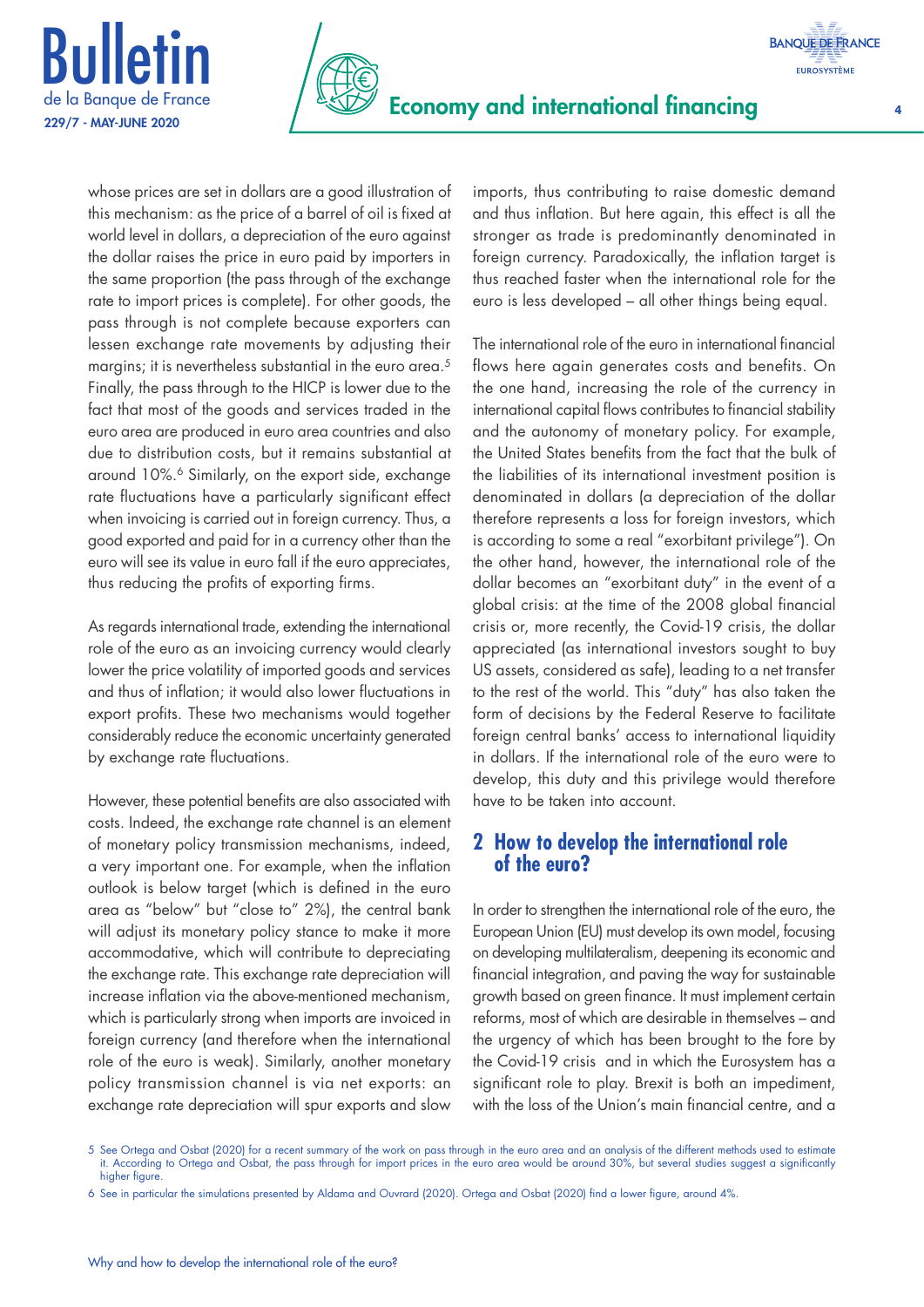



stimulus, with the need to have an alternative through a genuine financing union, which fully achieves both the banking union and the capital markets union.

# The advantages of the euro

The euro is the currency of 340 million citizens in the 19 countries of the euro area, and a reference for 25 other countries and territories around the world that have pegged their currencies to the euro. As the world's largest trading "bloc" (see Chart 2),7 the European Union is also the largest trading partner of many other economies, which explains why the respective shares of the dollar and the euro are similar in the invoicing of world trade. The size and openness of the European Union (EU), and of the euro area in particular, are key features underpinning the scale and network effects that contribute to establishing the euro as an international currency. However, due to the catching-up dynamics that emerging economies will eventually benefit from, together with long-term demographic trends, Europe's relative weight in the global economy is likely to decrease. As the ECB has stressed (Coeuré, 2019 and ECB, 2020), the international role of a currency also fundamentally depends on the stability of its economy, the depth and liquidity of the financial markets underpinning it, and its ability to speak with one voice. This diplomatic dimension covers the ability to convince ("soft power")

#### C2 Share of the European Union (EU), the United States and China in world exports of goods and services in 2018



Sources: Eurostat, IMF (DOTS), WTO. Note: Excl. intra-EU trade.

7 Following the exit of the United Kingdom from the EU in 2020, the EU's share of world trade has declined but is nevertheless expected to remain significant.



and to promote one's own standards; it is all the more important for an economic area that grows less quickly than others.

The stability of the euro area and the EU has been put to the test by the crises, and adjustments to the institutional framework have been necessary. The Eurosystem has played a decisive role within the framework of its mandate, and the euro area architecture has been enriched with a mechanism for financial assistance in times of crisis (the European Stability Mechanism or ESM) and single supervisory and resolution mechanisms for the banking system. By contrast, the instruments for collective fiscal action remain underdeveloped.

Finally, although euro financial markets are among the most developed in the world, they have not yet acquired the depth and liquidity of dollar markets (see Chart 3), due to their persistent fragmentation between national segments – whether in terms of bank lending or equity financing – and the lack of a safe benchmark asset comparable to US Treasury securities.

## Necessary political decisions

Promoting the international role of the euro requires taking political decisions, in particular concerning Europe's budgetary instruments, its financial markets,

#### C3 Share of the European Union, the United States and China in the global outstanding amount of debt issuance markets, in September 2018

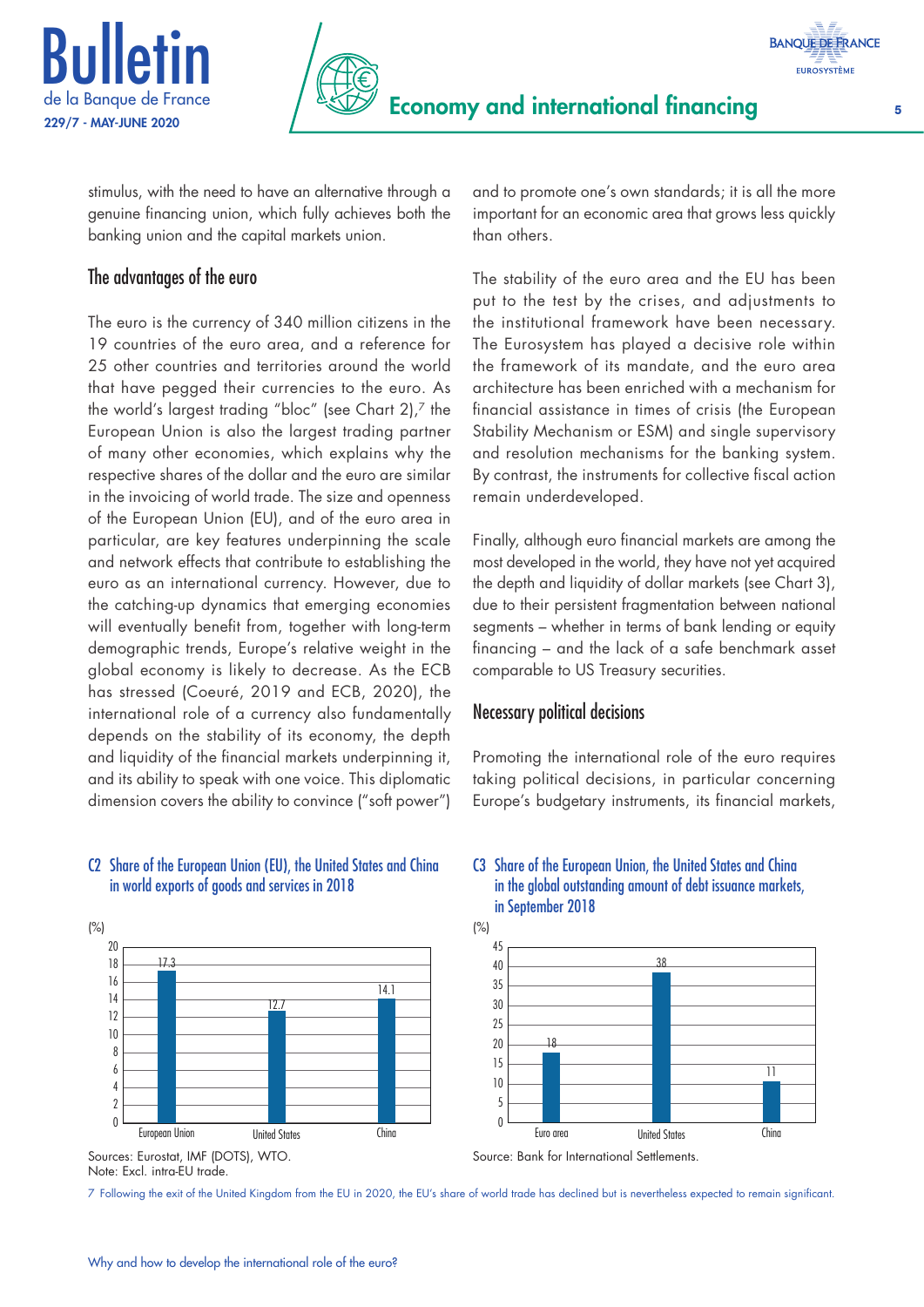



and its external representation. These decisions will make the euro more attractive to private agents, who will then adjust their invoicing and investment behaviour.

The absence of political consensus between European States was particularly apparent in the area of budgetary instruments just before the crisis, be it the creation of a "euro area budget" (with the Budgetary Instrument for Convergence and Competitiveness – BICC), or the volume and content of the next EU multiannual financial framework. However, the absence of a common budgetary capacity is an obstacle to the possibility of issuing European safe assets on a large scale.

The crisis triggered by the Covid-19 epidemic provided a new opportunity to acknowledge the incompleteness of Economic and Monetary Union, which is the main impediment to the development of the euro's international role. The debate that took place within the Eurogroup on the need to finance via joint debt issuance first the immediate response to the crisis, then the expenditure necessary for recovery, illustrated the persistent reluctance to resource pooling and public risk sharing. This reluctance could only be overcome as EU leaders became aware of the risk that a crisis of such magnitude could pose for the Union. The Franco-German initiative in favour of a recovery fund powered by the EU budget, and the proposals subsequently put forward by the European Commission, were an important step in this direction. For the time being, the market for euro-denominated "risk-free" securities remains fragmented, mainly between issues by the ESM, those of the European Investment Bank (EIB) and those of governments that manage to preserve their creditworthiness even in times of stress.

The stability, depth and liquidity of financial markets needed to establish the euro as a reference currency require, in addition to the development of secure public assets, closer integration of banking and private capital markets in Europe. The enhanced efficiency of a truly pan-European banking system would also contribute to improving the liquidity of financial transactions in euro. To this end, the national reflexes of ringfencing liquidity and capital would need to be overcome. As regards the Capital Markets Union, following Brexit, an alternative to the London financial centre is to be developed for a number of activities. On the one hand, it is necessary to develop certain activities within the framework of a network of European financial centres and, on the other, to be able to repatriate certain systemic activities. The euro area's ability to ensure its financial stability would be at stake if systemic activities remained outside its prudential supervision, while requiring the intervention of the Eurosystem as lender of last resort in the event of a crisis.8 In order to promote the international role of the euro and the financial stability of the euro area after Brexit, it is therefore desirable to develop a system of European financial centres characterised by a high degree of fluidity in the movement of capital within the euro area. From this point of view, certain technical elements still need to be put in place or improved, such as access to information on companies or securitisation. However, key decisions on taxation or bankruptcy law remain within the remit of national governments.

While the European Union speaks with one voice on international trade, the external representation of the euro area or the European Union is far from unified within international financial institutions. The Five Presidents' Report (2015) deplored this in particular in the case of the IMF. In a 2016 own-initiative report, the European Parliament concluded that "beyond the sole case of the IMF, progressive streamlining of the EU representation should be implemented over the next years, first through enhanced coordination" before eventually considering a unification of seats.<sup>9</sup>

Finally, history shows that the international role of a currency depends more generally on the ability and willingness of the issuing country to deploy its geopolitical power. Europe is among the most fervent defenders of multilateral order, but the expansion of the role of the euro will depend on whether or not the Union is determined to exercise its

**BANQUE DE FRANCE EUROSYSTÈME** 

<sup>8</sup> This concern is well integrated into the EMIR II directive for clearing houses: the directive sets three levels of systemicity and requires for the last level the relocation of activities in the euro area.

<sup>9</sup> See Goulard (S.), "The International Role of the Euro", *Banque de France Bulletin*, No. 229/5, May-June 2020.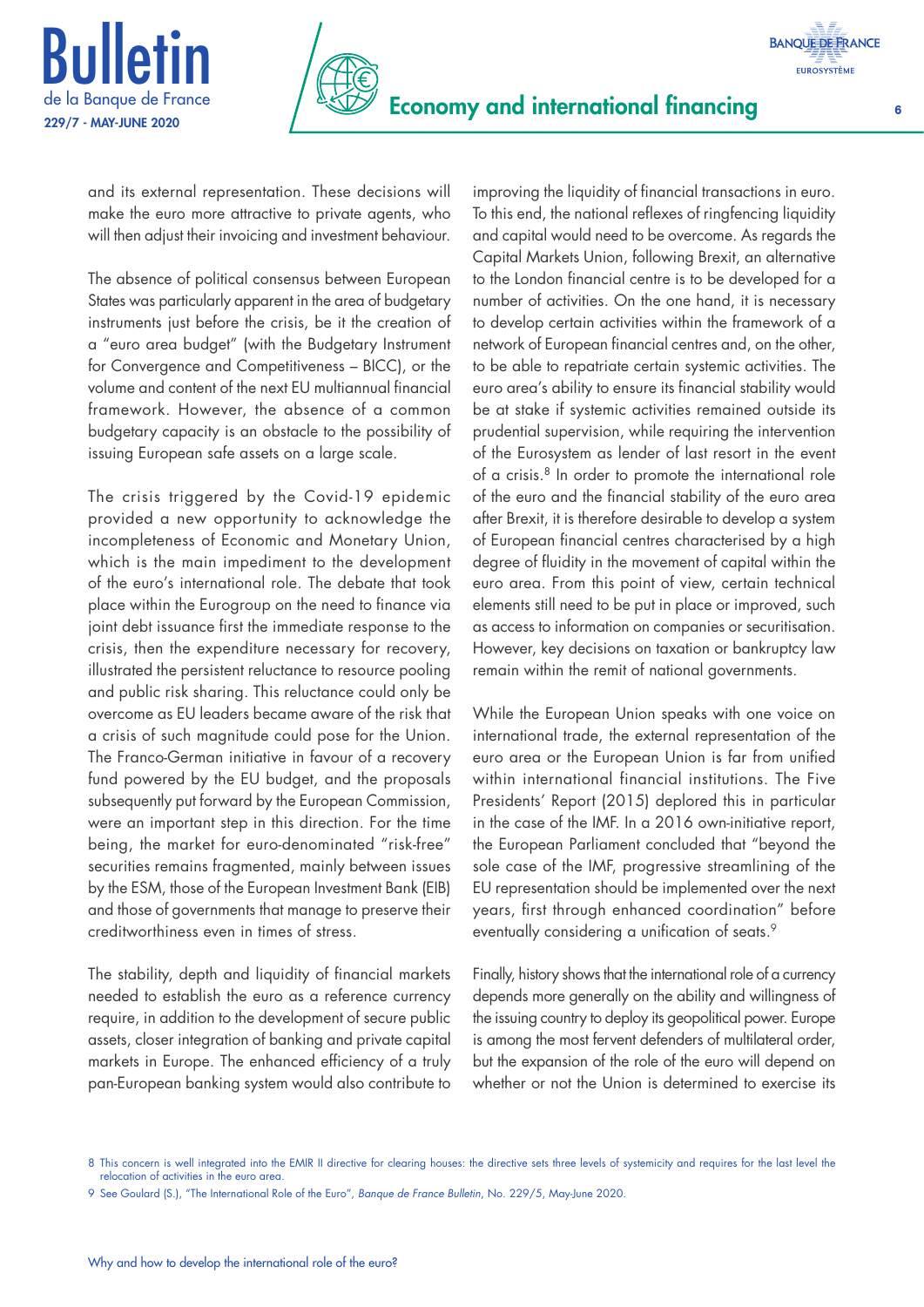



sovereignty jointly and implement a common security and defence policy. This is not a question of reproducing models that are based on unilateralism and give an extra-territorial dimension to their legislation, but rather of giving Europe its full weight in a multilateral system.

# Concrete incentives would also be useful

In December 2018, the European Commission, then chaired by Jean-Claude Juncker, called for more to be done to ensure that the euro could play its full international role. This call was accompanied by a recommendation on the use of the euro in contracts and transactions in the energy sector, and leading to a series of sectoral consultations focusing on the foreign exchange market, commodity markets and the transport sector (European Commission, 2018). The outcome of these consultations highlighted the need for a series of concrete actions aimed at:

- promoting the liquidity of transactions in currency pairs involving the euro in the different segments of foreign exchange markets (spot, forward, derivatives);
- working with commodity exchanges to promote the emergence of euro benchmark prices for oil and natural gas, as well as for mining and agricultural commodities;
- facilitating the euro financing of transactions in the aircraft manufacturing sector.

The ambition to strengthen the international role of the euro was reaffirmed by the Commission –characterised as "geopolitical"– chaired by Ursula von der Leyen, for whom this would be both an expected outcome of the deepening of economic and financial integration and a contribution to improving the business environment for European companies.

The Covid-19 crisis has led to such volatility in commodity prices, and such a major shock to the transport industries (especially aeronautics), that it could result in a disruption in the functioning of these markets, not only in supply chains, but also in microstructures such as invoicing and financing methods.

The "green deal" put forward by the Commission concerns all sectors of the economy, but is primarily aimed at decarbonising the energy sector, which may provide an opportunity to change practices as regards the choice of transaction currency in this sector. The financing that will have to be mobilised for this transition will also be a first-rate vector for developing euro-denominated "green" bonds (half of the issues of this type are already denominated in the European currency). An important first step in this direction will be taken with the adoption of a European classification system (or taxonomy), which will enable investors to redirect their investments towards technologies and companies that may be considered as environmentally sustainable, while avoiding the pitfall of "greenwashing". Transparency recommendations regarding the financial sector's exposures to climate risk and the development of standards for green bond issuance are the first elements of a framework that should foster the emergence of a true European green financial centre. This centre would be a global benchmark for green market standards and would be largely denominated in euro. Standardised green sovereign bond issues, or even, where needed, joint European issues aimed at financing investments in the climate transition, would also provide international investors with risk-free euro-denominated securities that would act as a benchmark for this market.

Eurosystem central banks, within their mandate, also have a role to play in the policies that help to strengthen the international role of the currency that they issue. This is particularly the case with regard to payment infrastructures and systems, financial stability and, more generally, the functioning of financial markets. This includes, in particular, the implementation of the full range of benchmark indices for interest rate products, as illustrated by the introduction of the short-term reference rate €STER in October 2019. Above all, the consolidation of the infrastructures for the settlement of payments and securities in central bank money (TARGET2 and T2S), as well as the roll-out of the TARGET Instant Payment Settlement platform (TIPS), will play a central role in the provision of safe and efficient settlement services, which is a key function of any currency. The development of a European strategy for retail payment systems will also

**EUROSYSTÈME**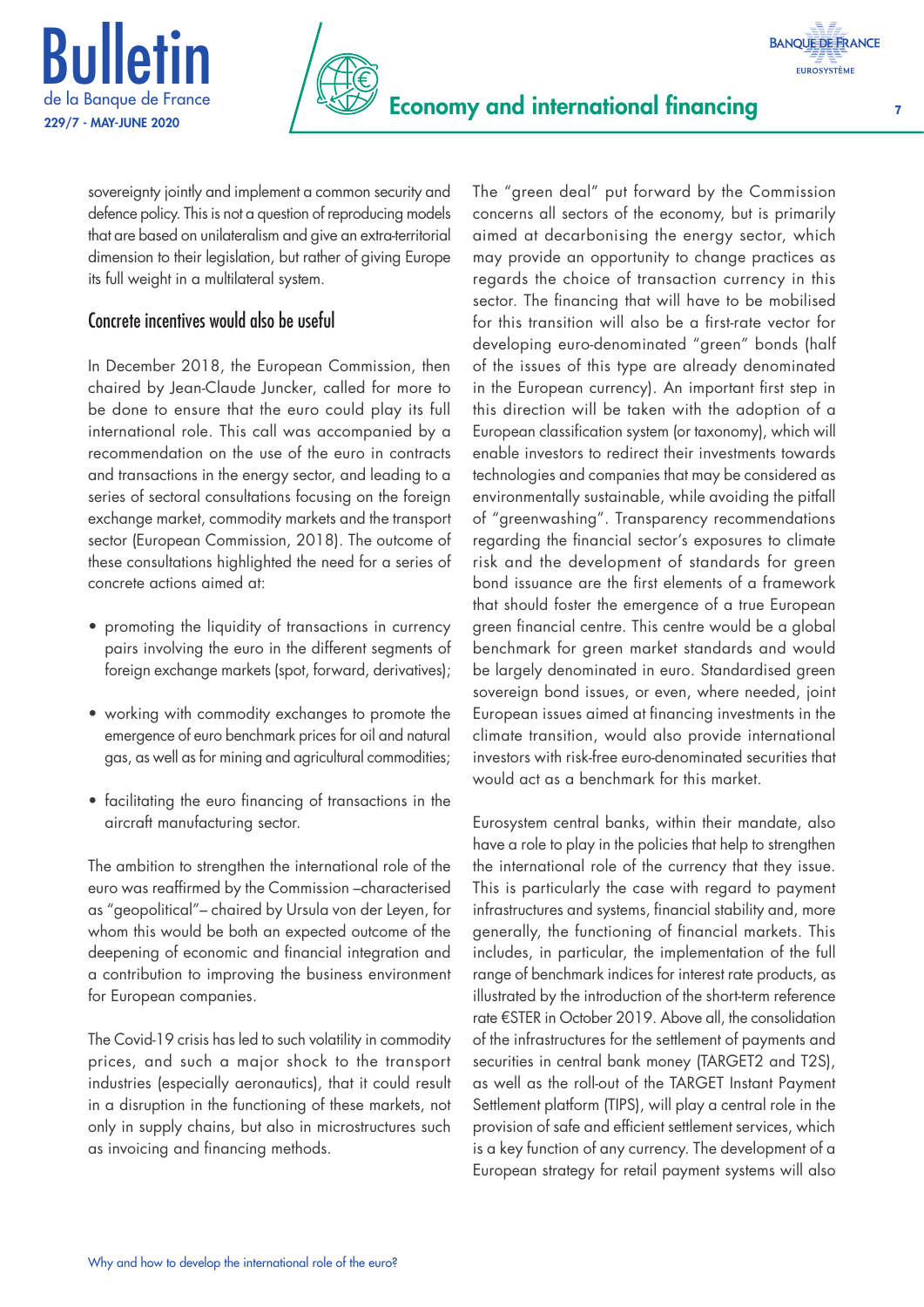



be crucial, in order to safeguard Europe's independence and the security of users vis-à-vis non-European payment service networks and providers. This includes ensuring that European transaction data are not held and used outside Europe by the digital giants. Faced with the development of competing offers of digital crypto assets linked more or less closely to the dollar or a basket of currencies, ensuring the security and efficiency of euro payment systems is a major challenge in order to secure European citizens' confidence in their currency.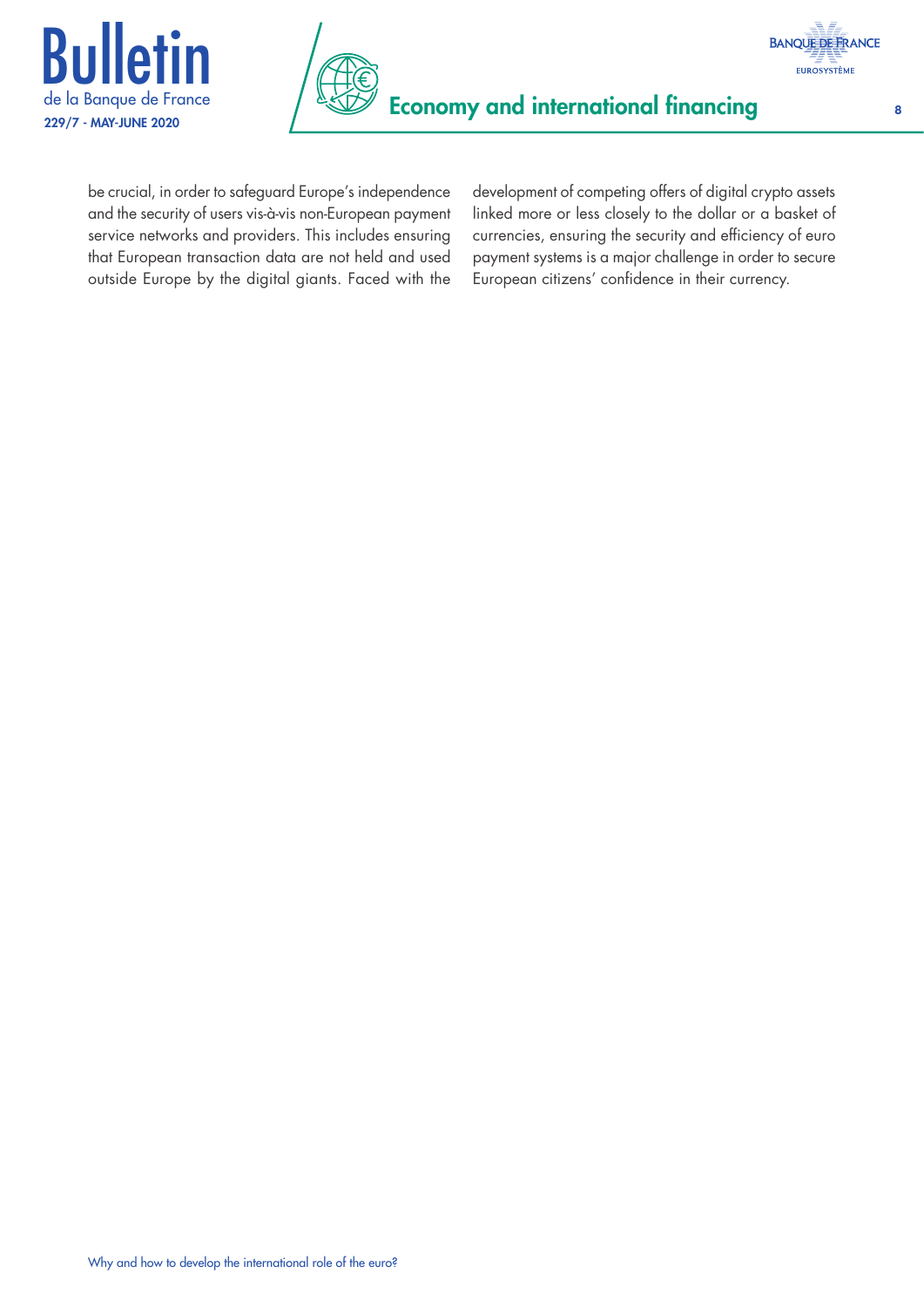





# **References**

### Aldama (P.) and Ouvrard (J.-F.) (2020)

"Basic Model Elasticities of the Macroeconomic Model for France of the Banque de France (FR-BDF)", *Working Paper*, Banque de France, No. 750, January. *[Download the document](https://publications.banque-france.fr/sites/default/files/medias/documents/wp750_en.pdf)*

### Bernanke (B.) (2005)

"The Global Saving Glut and the US Current Account Deficit", Remarks at the Sandridge Lecture, Virginia Association of Economists, Richmond, 10 March.

## Borio (C.) and Disyatat (P.) (2011)

"Global Imbalances and the Financial Crisis: Link or No Link?", *BIS Working Papers*, No. 346.

## Coeuré (B.) (2019)

"The Euro's Global Role in a Changing World: a Monetary Policy Perspective", Speech at the Council on Foreign Relations, 15 February.

Eichengreen (B.), Mehl (A.) and Chitu (L.) (2018) *How Global Currencies Work: Past, Present, and Future*, Princeton University Press.

European Central Bank (ECB) (2020) *The International Role of the Euro*, June.

#### European Commission (2015)

"Completing Europe's Economic and Monetary Union", The Five Presidents' Report, June. *[Download the document](https://ec.europa.eu/commission/sites/beta-political/files/5-presidents-report_en.pdf)*

#### European Commission (2018)

"Towards a Stronger International Role of the Euro", Communication to the European Parliament, the European Council, the Council, the ECB, the European Economic and Social Committee and the Committee of the Regions, 5 December.

### *[Download the document](https://ec.europa.eu/commission/sites/beta-political/files/communication_-_towards_a_stronger_international_role_of_the_euro.pdf)*

#### European Parliament (2016)

*Report on the EU Role in the Framework of International Financial, Monetary and Regulatory Institutions and Bodies*, Committee on Economic and Monetary Affairs (rapporteur: Sylvie Goulard).

## Farhi (E.), Gourinchas (P.-O.) and Rey (H.) (2011)

*Reforming the International Monetary System*, Centre for Economic Policy Research (CEPR).

#### Genre (V.), Lecat (R.) and Marsilli (C.) (2020)

"The Euro in the History of the International Monetary System", *Banque de France Bulletin*, No. 229/6, May-June.

*[Download the document](https://publications.banque-france.fr/sites/default/files/medias/documents/820154_bdf229-6_en.pdf)*

### Gopinath (G.), Boz (E.), Casas (C.), Díez (F. J.), Gourinchas (P.-O.) and Plagborg-Møller (M.) (2020) "Dominant Currency Paradigm", *American Economic Review*, Vol. 110, No. 3, March, pp. 677-719.

### Goulard (S.) (2020)

"The International Role of the Euro", *Banque de France Bulletin*, No. 229/5, May-June. *[Download the document](https://publications.banque-france.fr/sites/default/files/medias/documents/820154_bdf229-5_en.pdf)*

#### Ortega (E.) and Osbat (C.) (2020)

"Exchange Rate Pass-Through in the Euro Area and EU countries", *ECB Occasional Paper Series* (ECB publication), No. 241, April.

## Shin (H. S.) (2012)

"Global Banking Glut and Loan Risk Premium", *IMF Economic Review* (International Monetary Fund publication), Vol. 60, No. 2, pp. 155-192.